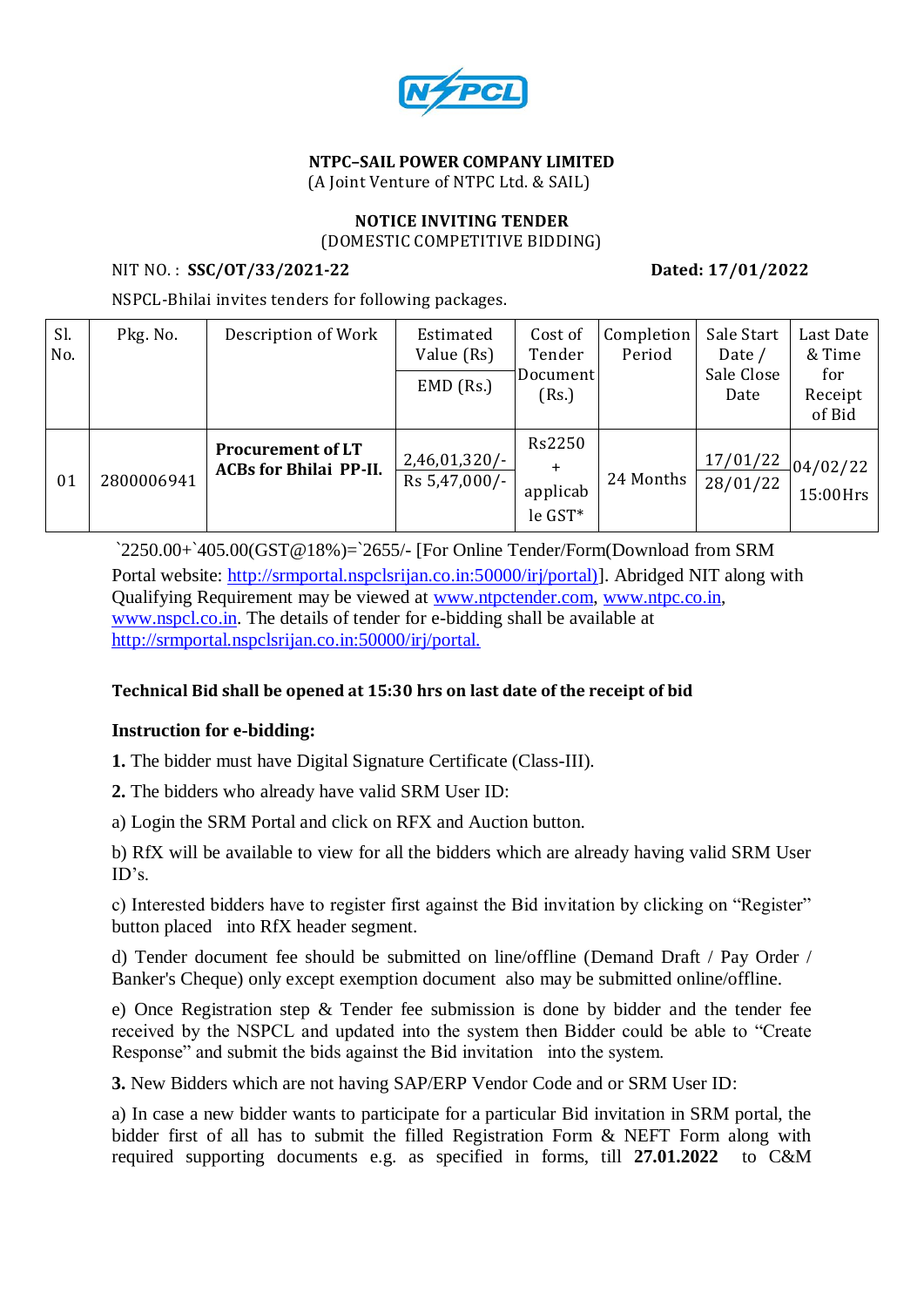department, NSPCL Bhilai in hard copy or scanned copy through e-mail at: ushakumari@nspcl.co.in, rashmikumari@nspcl.co.in

b) C&M department will initiate the process for vendor ID creation in SAP & send the bidders SRM Credentials (User ID along with initial Password)

c) After creation of SRM Credentials the step 2 (above) shall be followed by the bidder.

EMD through Demand Draft in favour of **a crossed demand draft / pay order / banker's cheque/BG in favour of NTPC SAIL POWER COMPANY LIMITED payable at Bhilai** and EMD documents to be sent to AGM(SSC-C&M), NSPCL/Bhilai –Expansion Site, Near Purena Village, Bhilai (East) PO Distt.-Durg, C.G. 490021 Tel. : 0788-2282446, 2347063 or in person at office. All Corrigendum/Modifications/Updates for the above NITs shall only be published on the aforesaid web sites.

Online Tender fee and EMD submission Procedure are attached here with "SRM Online TFE & EMD Payment Manual". May please click on link: - https://www.nspcl.co.in/pages/nspclsrm-portal.

### **QUALIFYING REQUIREMENTS**

**The Bidders who wish to participate in the Bidding shall satisfactorily establish that they fulfill the following Qualifying Requirement:**

### **1. Technical Criteria**

- 1.1 The Bidders should have manufactured and supplied minimum 20 nos. of Three Phase 415 V or above Air Circuit Breaker (ACB) which should have been in successful operation for minimum two years as on the date of techno-commercial bid opening.
- 1.2 The bidder should have **executed** the work of supply, installation/retrofitting and commissioning of Three Phase 415 V or above (ACB ) in any industrial organization/utility successfully during last 07 years as on the date of technocommercial bid opening in any of the following manner.
- a) One (1) Order having contract value not less than Rs. **258.04 Lakhs**. (OR)
- b) Two(2) Orders having contract value not less than **Rs. 161.28 Lakhs each.** (OR)
- c) Three (3) Orders having contract value not less than **Rs. 129.02 Lakhs each**
- **Note**:- (i) Documentary evidence like executed PO copies, proof of execution of order, Copies of MB (bills/receipts) etc. shall be submitted by bidder.

(ii) in case of composite contracts, the bidder has to give the breakup of composite PO value.

(iii) Bidder must submit NSIC/SSI/MSE registration certificate, if applicable.

(iv) **Executed** work means: The executed/completed portion of BOQ, even if the work has not been completed in totality (subject to furnishing proof of executed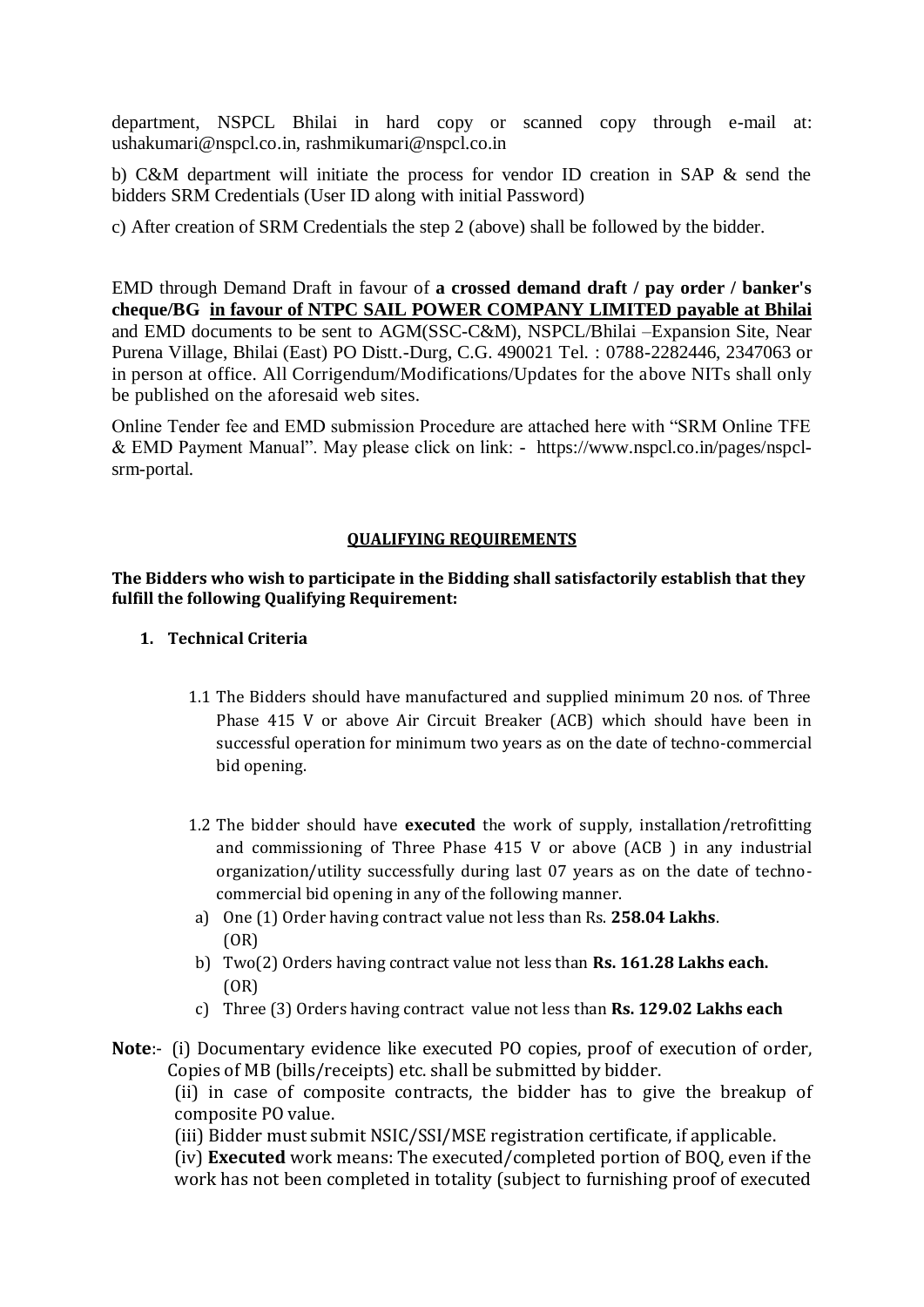value of the work in the form copies of RA Bills, Relevant PO copy and client's completion certificate/RA bill/ Final Deviation statement). (v) Value as per clause 1.2 shall be considered inclusive of taxes and duties.

### **2 Financial Criteria**

- **2.1** Average annual Turn Over (AATO) of the Bidder should not be less than Rs. 161.28 Lakhs (Rupees One Crore Sixty One Lakhs and Twenty Eight Thousands only inclusive of Taxes) during the preceding Three (03) financial years as on the date of technical bid opening.
- 2.2 In case, a Bidders does not satisfy the financial criteria, stipulated at clause 2.1 above on its own, the holding company would be required to meet the stipulated turnover requirements at clause 2.1 above, provided that the net worth of such holding company as on the last day of preceding financial year is at least equal to or more than the paid-up share capital of the holding company. In such an event, the bidder would be required to furnish along with its bid, a Letter of Undertaking from its holding company supported by Board Resolution, as per the format enclosed in the bid documents, pledging unconditional and irrevocable financial support for the execution of the contract by the bidder in case of award.
- 2.3 In case the bidders is not able to furnish its audited financial statements on standalone entity basis, the un-audited unconsolidated financial statement of the bidder can be considered acceptable provided the bidder furnishes the following further documents on substantiation of its qualification

1)Copies of the un-audited unconsolidated financial statements of the bidder along with copies of the audited consolidated financial statements of the Holding company.

- 2) A certificate from the CEO/CFO of the Holding Company, as per the format enclosed in the bid documents, stating that the un-audited unconsolidated financial statements form part of the Consolidated Annual report of the company.
- 2.4 In case where audited results for the last financial year as on the date of techno commercial bid opening are not available, the financial results certified by a practicing Chartered Accountant shall be considered acceptable. In case, Bidder is not able to submit the certificate from practicing Chartered Accountant certifying its financial parameters, the audited results of three consecutive financial years preceding the last financial year shall be considered for evaluating the financial parameters. Further, a Certificate would be required from the CEO/CFO as per the format enclosed in the bidding documents stating that the financial results of the company are under audit as on the date of Techno commercial bid opening and the Certificate from the practicing Chartered Accountant certifying the financial parameters is not available.
- Note:- (i) Other income shall not be considered for arriving at annual turnover.
	- (ii) "Holding Company" and "Subsidiary" shall have the meaning ascribed to them as per Companies Act of India, In vogue.

# **NIT Conditions**